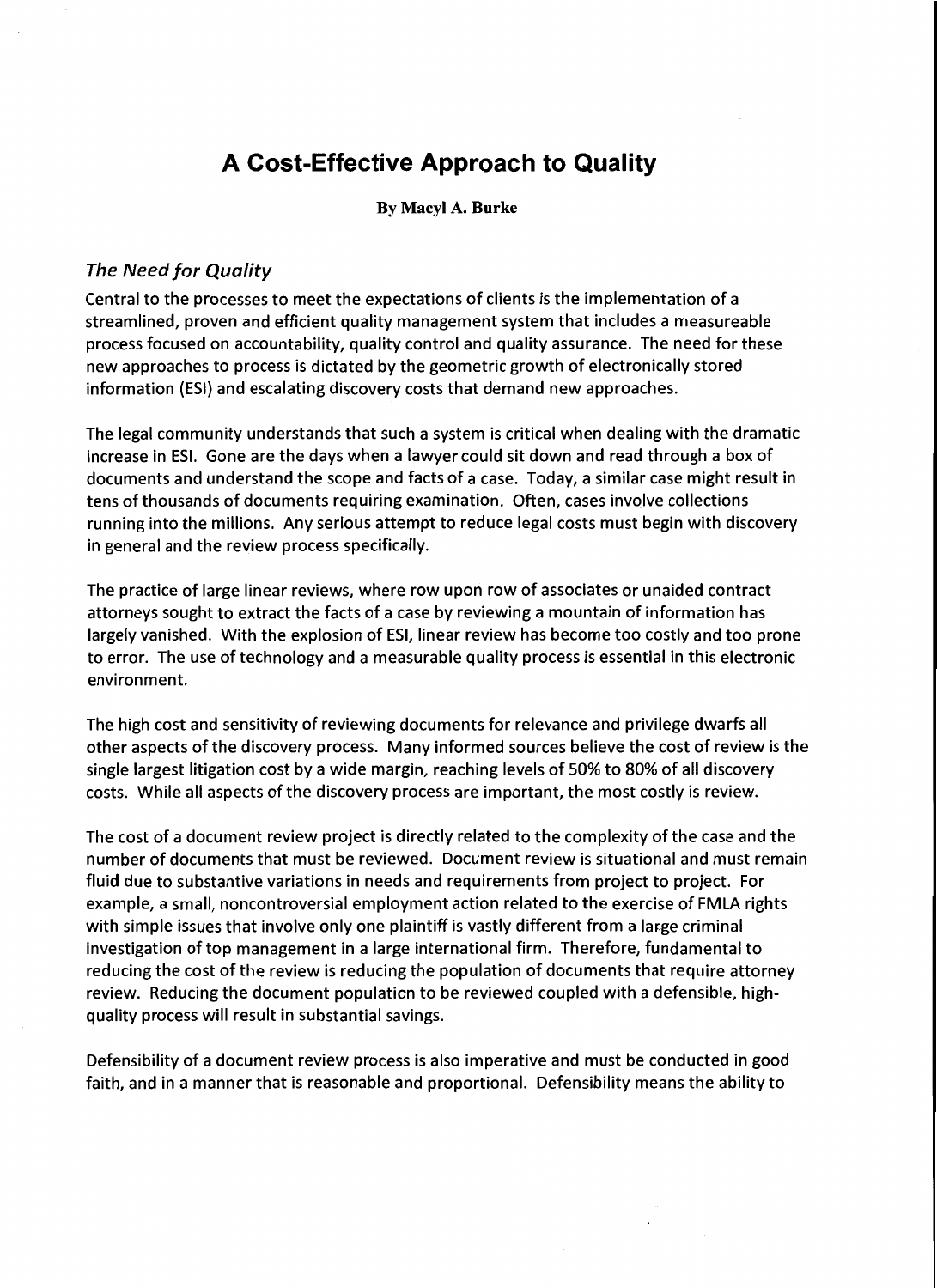defend the document review and discovery process if challenged. Developing a quality management process, documentation of the process, adhering to this process, and improving upon the process are all important aspects of defensibility. The law demands reasonableness, not perfection, according to developing electronic data discovery case law standards. With that said, the courts also understand that individual errors will occur from time to time when reviewing and producing massive numbers of documents. Without good documented quality applications and processes, sanctions may be imposed, cases can be lost and reputations destroyed.

In the context of discovery and document review in particular, quality is a requirement for defensibility. The best and possibly only defense if a review were to be challenged is the quality methodology that was utilized. Without a quality management process in place, the risks, costs and the burden on the client would not be sustainable, especially with growing ESI demands.

In order to properly allocate assets and effort within a review project, the component of risk must be carefully considered through the use of analytics and professional experience. Technology alone is not a solution. It must be integrated into a sound process that is monitored and designed by humans, factoring in cost and time considerations.

# *The Definition of Quality*

While there is no single definition of "quality", in its larger meaning, it is a measure of excellence or a state of being that reduces defects, deficiencies, and significant variations. This is brought about by the strict and consistent adherence to measurable and verifiable standards to achieve uniformity and output that satisfies specific customer or user requirements.

Other useful views of quality come from the beliefs of two of the most notable and respected contributors on the subject of "quality", Joseph Juran and W. Edwards Deming. For over 50 years, both contributed to the improvement of quality in public and private institutions. Juran's definition of quality is "fitness for use" or meeting customer expectations. Deming, on the other hand, advocated that quality begins with intent and is fixed in management. Deming placed great importance on the support of top management and believed management to be responsible for a majority of the quality problems. He believed the role of top management is critical to the success of any quality program or approach. In fact, if that support was not present and a top priority, Deming would refuse to consult with the company. Both Juran and Deming saw cultural resistance to change as the root cause barrier in initiating a good quality process within an organization.

## *The Metrics of Quality*

Measuring document review performance is critical to understanding an organization's legal and financial risk. These measurements are used to assess the likelihood of missing important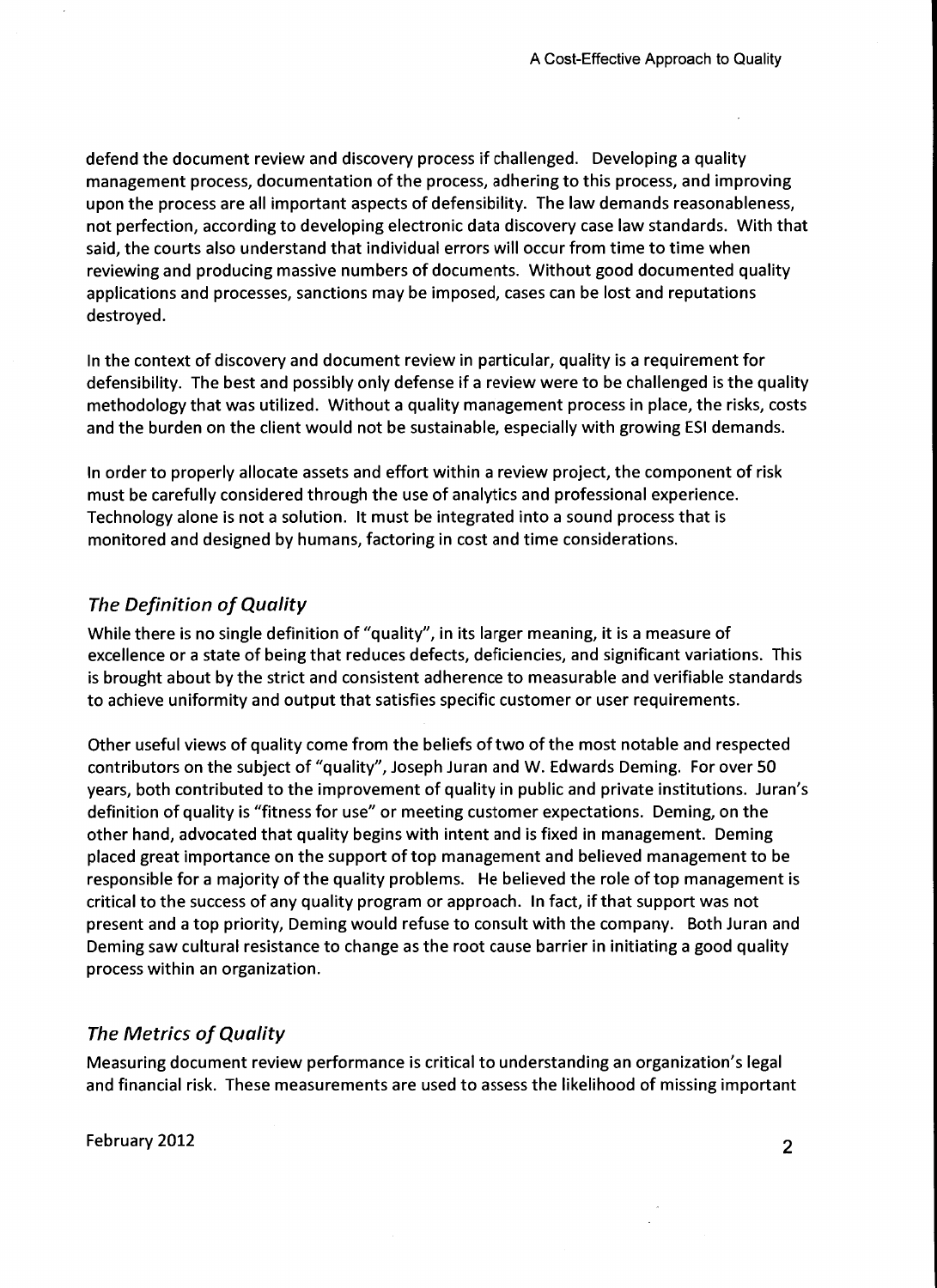documents, and encountering unnecessary cost and delay during a review. As with any critical business process, if you *can't* measure it, you *can't* improve it.

Measurement is not new to the legal profession. Louis Dembitz Brandeis, one of the most influential lawyers in American History, communicated often with and studied the works of Fredrick Taylor, Harrington Emerson, Frank Gilbreth, Henry Gantt and other early pioneers of quality and efficiency in the management of work. It was Brandeis who coined the term "Scientific Management" to describe their profession.

Measurement is traditionally defined as a set of observations that reduces uncertainty where the result is expressed as a quantity. Two parameters- recall and precision - best gauge the overall quality of information retrieved in a document review. Recall measures how much of the document target set has been found. Precision measures how much of the result set is on target. Searching and sampling are processes used to measure recall and precision in document review. By sampling the set that has been selected as useful or responsive, we can see how well we did in terms of precision. We can also sample the set that was excluded to see how well we did with recall.

In a typical search, one might run responsive search terms across the document population, segregating the potentially responsive documents from the nonresponsive documents. Sampling provides a check on these results. Sampling is a statistical process measurement that continues until you reach a point where you can be confident about your results. Although sampling can be used at various stages of discovery, the most common and possibly most critical use of sampling is during the review. With the vast increase in data populations, sampling is a vital method of check and balance. The first purpose of sampling is to ensure that responsive documents are identified, reviewed and produced. Courts do not demand that litigants find and produce every responsive document, but they do require the litigants to make reasonable efforts to find and produce responsive documents.

The second purpose of sampling is to prevent the inadvertent production of privileged documents. Recent court opinions are now suggesting that sampling may be required in order to reach some defensible level of assurance regarding the prevention of producing privileged documents or missing responsive documents. [William A. Gross Associates; Victor Stanley, Inc. v. Creative Pipe; United States v. O'Keefe; Equity Analytics, LLC v. Lukin] Although the use of sampling in e-discovery is in its early stages, it has become a necessity in large cases and a key tool for attorneys interested in measurable results. Through searches and sampling, an extra layer of quality control is added and provides assurance to a court that reasonable efforts were made.

Deming and Juran are eloquent on the issue of variation in systems. All systems, regardless of sophistication and precision, will show variation in output. If the variation is not measured, the system is not understood, which results in an undefined quality process.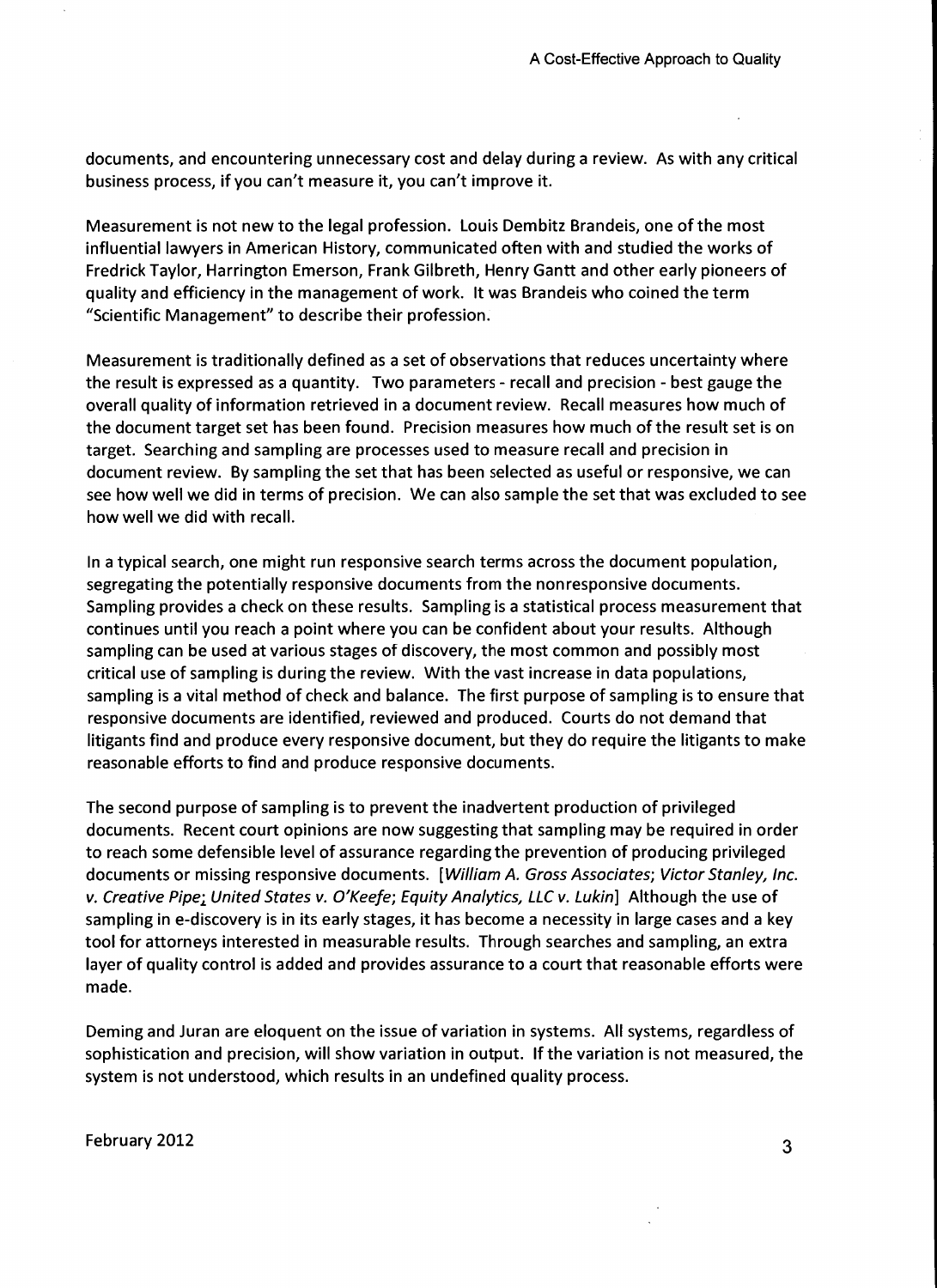Variation in review results poses a challenge. The standard for discovery is reasonableness, good faith and proportionality. It is not perfection. In a document review, the reviewer's task is often subjective. It is the responsibility of the reviewer to inspect the document carefully, apply litigation counsel's instructions to the document, and exercise their professional judgment to "tagging" the document into the applicable categories. The decision making process, to a certain extent, is subjective. Reasonable professionals can differ as to the "correct" way to tag a document, creating a high degree of variation. Not only is the "tagging" subjective but the standard for determining whether a reviewer's judgment is correct is also subjective. Whether a reviewer has correctly identified a document as responsive depends on the litigation strategy adopted for the case and how counsel for the producing party has chosen to interpret and respond to the opposing party's requests for production. In order to avoid being overwhelmed by subjectivity, the variation must be measured. The goal is to reduce variation to an understandable and acceptable level. To reach an acceptable level, cost, risk, and time must be taken into consideration, and balanced with reasonableness, good faith, and proportionality.

Measurement in the discovery process has been discussed and written about in increasingly sophisticated ways and has gained acceptance in some, but not all, circles. The resistance to measurement, analytics, and evidence-based decision making is not surprising. Most professions manifest resistance to change. Organizational and professional inertia is the rule, not the exception. The British Doctor, Joseph Lister, who promoted the idea of sterile surgery, was roundly ignored and criticized when he first presented his ideas. Billy Beane was thought of as odd when he drafted baseball players based on statistics rather than the opinions of scouts. Atul Gawande reported repeated resistance to process improvement in his work on checklists. Paul Meehl and William Grove have conducted extensive research on professional resistance to change, a condition not unique to doctors, lawyers, or baseball managers. But as with the sterilization of surgical instruments, we believe measurement in the discovery process is here to stay and for good reason. The cost and scope of ESileave no other option if we are to meet the standard of a just, speedy, and inexpensive outcome.

Judge Andrew Peck has given us a compass- but not a map- on the use and future of technology-assisted review. His article, "Search, Forward" chronicles past studies and includes his views on this subject. To quote Peck, he writes "Grossman and Cormack note that 'not all technology- assisted reviews ... are created equal' and that future studies will be needed to 'address which technology-assisted review process(es) will improve most on manual review."' Judge Peck leaves little doubt where this road will lead. Technology-assisted review will be increasingly prevalent in the review process.

The processes described here are not revolutionary. This document is a robust source for measurement authorities. At the heart of the process is constant feedback and instruction to the front line reviewers to continuously improve and maintain a desired level of quality and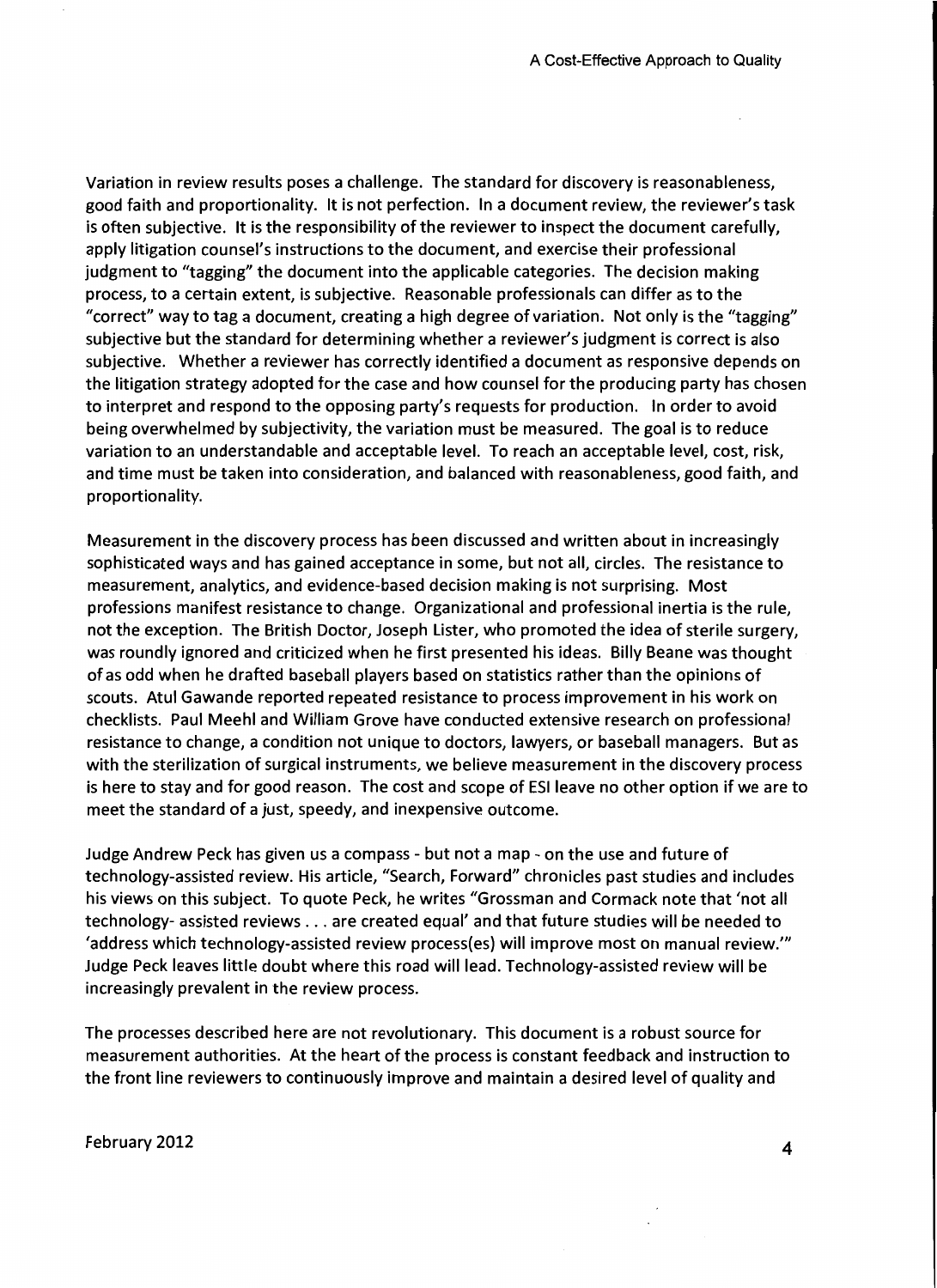lower cost. The commentary adopts the Shewhart Cycle which is a four-step model for continuous improvements. The four stages are Plan-Do-Check-Act (see graph below).



We all agree there will be human error. That is well documented by others (Blair and Maron, TREC, The e-Discovery Institute, Grossman & Cormack, etc.) as well as an antidotal experience. All systems have variation. Measurement of variation is crucial to continuous improvement. Accurate measurement provides the knowledge necessary to understanding your system's variation. Simply identifying variation without changing the process is not quality control. Once you have knowledge of the variation is acquired, necessary improvements can be made, minimizing the variation. The data and examples from the measurement must result in feedback and a higher level of output from the first line reviewers. Making these improvements is what quality control is all about and is what ultimately reduces review costs.

The definition of a reasonable, proportional, good faith effort must be determined by the law firm. In seeking improvement, at a certain point we face diminishing returns. The extra effort invested to achieve higher levels of quality will not only increase costs, but produce poorer results (see graph below). The good news is that we can measure the progress or lack of progress as we escalate our efforts and costs for additional quality gains. As the graph illustrates, additional inspection will not improve the quality, but simply increases the cost and results in wasted effort.

February 2012  $\qquad \qquad \qquad 5$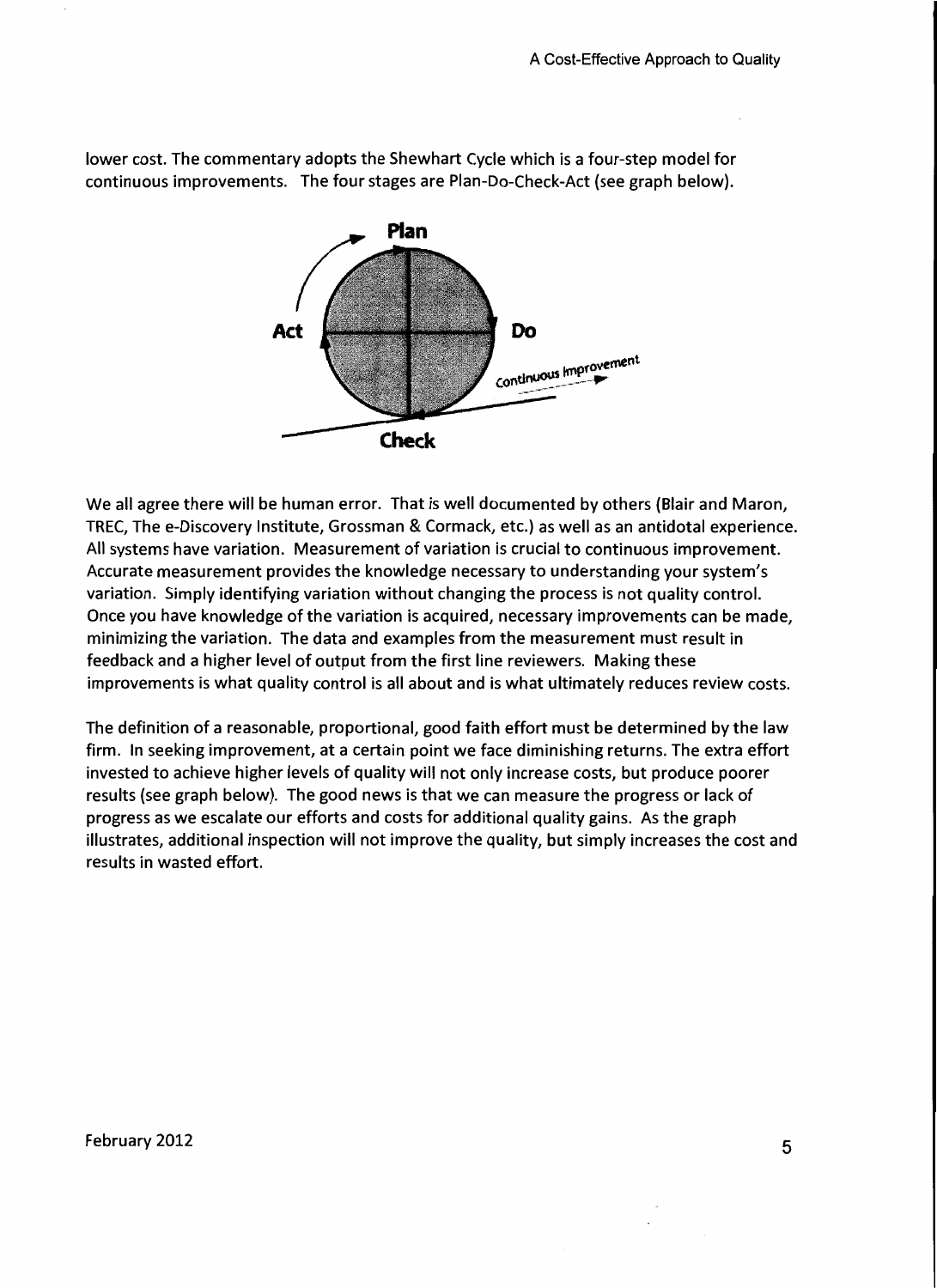

The metrics around the economic model of the review process also need to be examined. It is not sufficient to merely capture a per-hour metric. Models that work on a per-page, perdocument, or per-gigabyte mode need to be part of the dialogue. Predictability regarding the cost of a review is achievable using data sampling and appropriate unit cost structures. The cost of a review is one of the three considerations of Rule 1 of the Federal Rules of Civil Procedure regarding the proper administration of justice. Review costs no longer need to be the great unknown for litigating parties. The per-hour metric can be replaced by an economic model that can give a predictable expected cost to both the review client and the court.

Structured process management can decrease document review costs substantially. If a process does not improve results and reduce costs, it is not a quality process. The creation of a quality process will not increase costs but the lack of a quality process will, without a doubt, increase document review costs. Without a rigorous quality control program in place, errors that are made early in a document review are not identified and corrected, consequently the errors can be repeated thousands of times during the review. These errors require correction, ultimately increasing the cost of the review. By measuring, analyzing and correcting errors early in a document review, errors can be reduced and the cost associated with rework can be avoided. Deming preached that if you do not have a measurement program, you do not have a quality program. Put simply, if you cannot measure your results, you have no path to improving the system.

The approach to reducing discovery costs is simple. There are four basic tenets:

1. The population of documents to be reviewed should be reduced in a reasonable and good faith manner that is defensible. For example, this can be done by omitting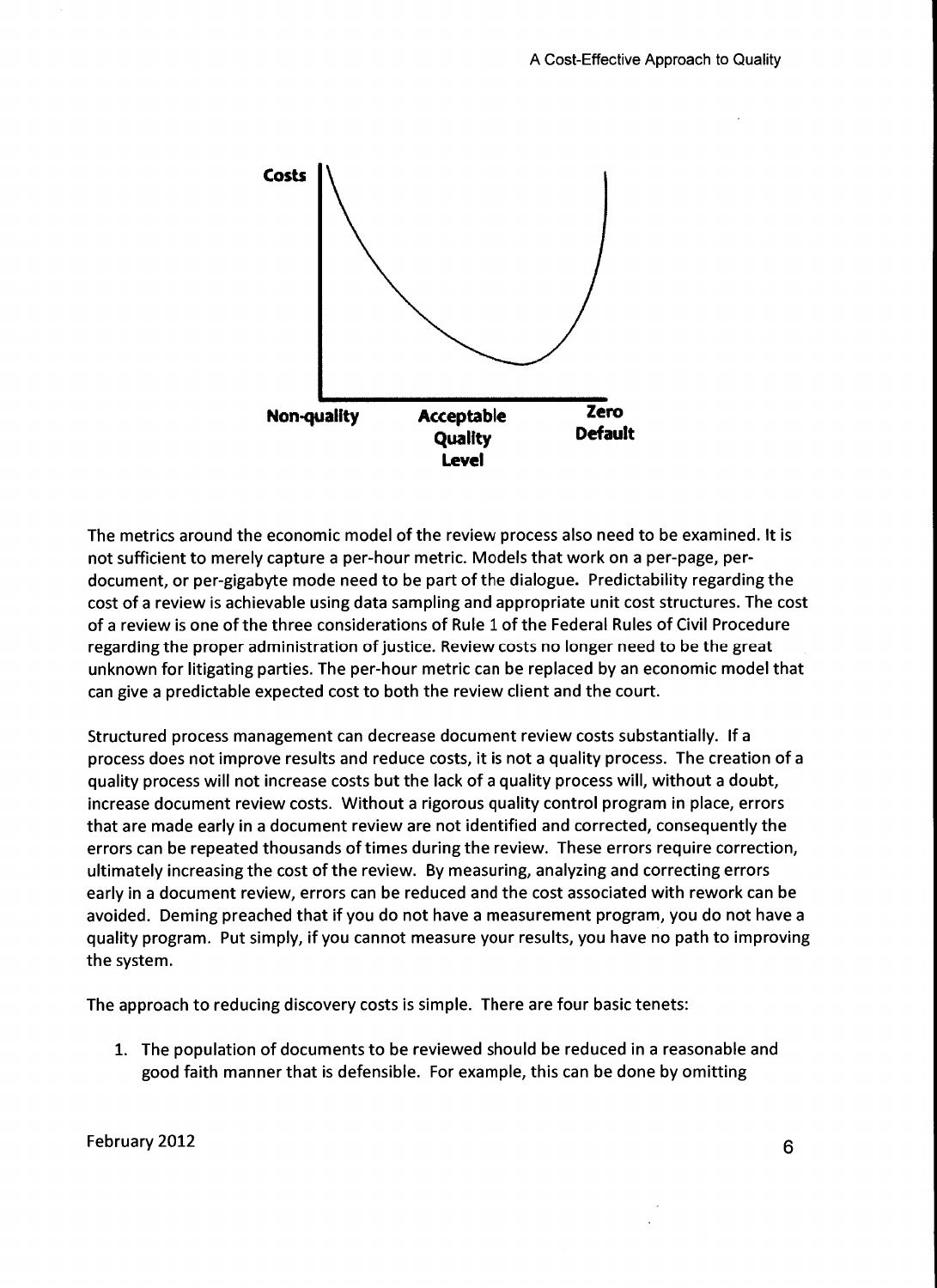duplicate documents and developing an agreed-upon list of key search terms and/or date ranges for identifying potentially relevant documents or concept searching.

- 2. A structured process needs to be in place. It should be documented, repeatable and auditable.
- 3. A rigorous quality control program should be instituted.
- 4. Improved communication through collaboration technology must be implemented. Collaborative technology is software or systems that assist individuals working together to do so in a coordinated fashion and towards a common goal.

The single greatest cost savings is accomplished by a coordinated integration with the law firm, client, and vendor to drive down the blended cost of e-discovery, review, certification, and supervision. In order to achieve these efficiencies, is making use of sampling over inspection to qualify and measure the results. Not only does sampling increase quality, it drastically lowers cost. To quote the quality expert W. Edwards Deming: "Inspection with the aim of finding the bad ones and throwing them out is too late, ineffective, and costly. In the first place you can't find the bad ones, not all of them. Second it costs too much".

Often clients and law firms claim their review rates are \$50 an hour as a sole metric, which typically represents only the cost of the contract lawyers. The contract rate often does not include the supervision, quality control, and assurance that best practices demand, and ignores the all-in cost of the blended rate, which includes inspection and supervision by the law firm. Benchmarked blended rates range between \$160 and \$200 an hour. The use of sampling allows a person with a high degree of knowledge in the law firm to look at a relatively small set of documents that is representative of the entire universe of documents.

## *The Achievement of Quality*

Two critical steps to this quality process are "quality assurance" and "quality control." It is important to distinguish between quality assurance and quality control. The terms are often used interchangeably, yet the terms are different in meaning and purpose. It might be argued that quality assurance and quality control are separated by a thin line. However, we need both to deliver good quality and they are interdependent on each other as well as essential to quality process.

Quality assurance starts before a project begins. It is based on a process approach to ensure that desired results will be attained. The expectations and requirements of the client are defined. This might include process documentation, establishing standards, developing checklists, and analytics. Quality assurance is not static. It is dynamic and relies on feedback provided by the quality control phase. Quality assurance is also critical at the end of the process as it ensures that the process is complete and accurate.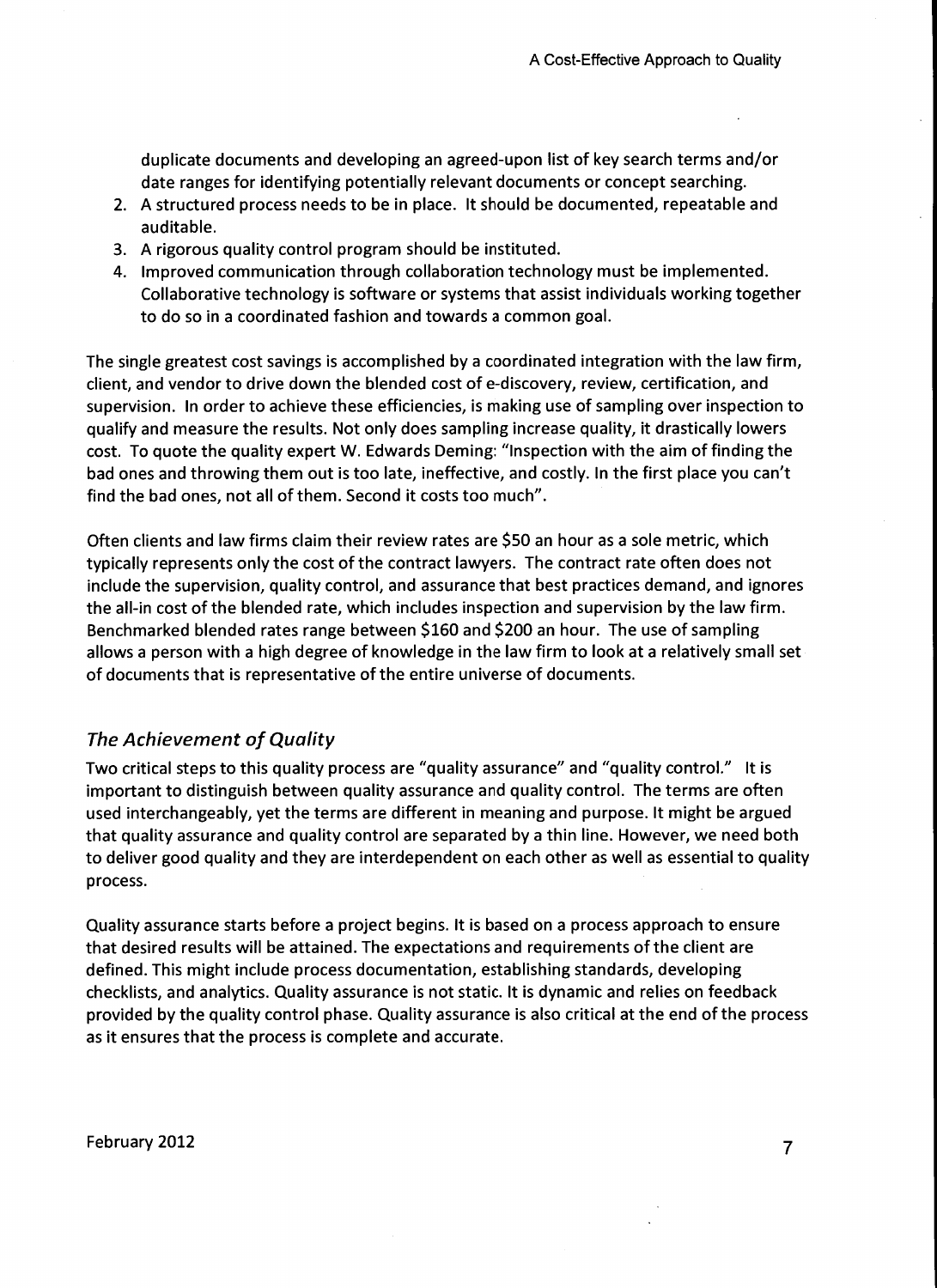Quality control, on the other hand, refers to the steps taken during the review process to generate a quality review. It involves specific procedures, tools and techniques to ensure quality is maintained throughout each stage of the review. Quality control involves a dynamic search for universal errors, and is followed by correction of those errors and revision of the process to eliminate the errors. This is usually accomplished through a combination of training and revision of the review guidelines. Quality control should begin at the start of a review since this is when the reviewers are least experienced and most likely to miscategorize documents.

The objective of a quality process is not only to meet a standard or requirement, but to create the most benefit within a given amount of time and within a certain budget. Too much time spent on a quality process can blow the budget just as an insufficient quality process can lead to poor results. Therefore, efficiency in quality control is necessary. In order to accomplish this, a high degree of integration is required between the vendor, the client, and the law firm. Frequent communication between the vendor, the client, and the law firm enables all stakeholders in the review process to stay informed and in agreement on substantive review as well as other important matters such as timelines and budgets.

There are many ways to improve the speed, cost, and efficiency of a document review by using technology and search and retrieval methodology. Reducing the size of the population to be reviewed is critical. Predictive coding is another approach that should be explored. These processes are dependent on the nature and complexity of the case. One of the deciding factors is the richness of the population, which is the percentage of useful documents present. Large populations with low richness are problematic. Recall (the fraction of relevant documents retrieved from the whole population), and precision (the fraction of relevant documents in the retrieved set) are inversely related. As recall goes up, precision goes down. Conversely, as precision goes up, recall goes down (see graph below). Low richness coupled with the properties of recall and precision being inversely related enhances the approach to iterative searching within problematic populations. As we learn more about the data going forward, we can segment the population to improve richness and locate useful documents by running iterative searches.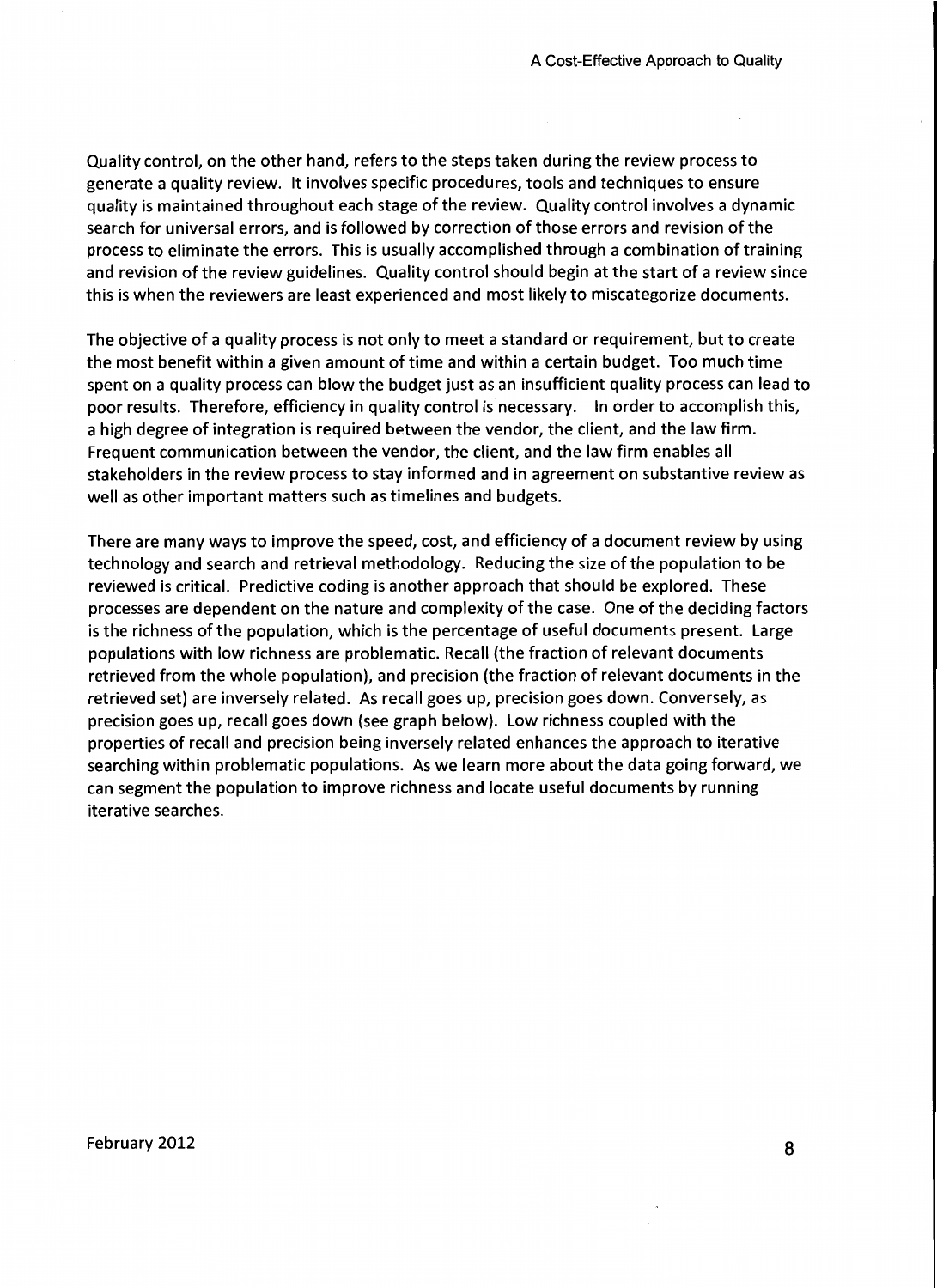

Clients are interested not only in meeting a standard or requirement, but lowering their overall discovery costs.

The other determining factor is proportionality or cost. In addition to diminishing returns and rising costs, the Advisory Committee Notes explain that "the revisions in Rule 26 (b) (2) are intended to provide the court with broader discretion to impose additional restrictions on the scope and extent of discovery..." In short, a court may limit discovery if the information sought, while relevant, is not sufficiently important to warrant the burden and expense of its production.

There are a number of economic plans in play in the current market. An excellent article by David Degnan in the Minnesota Journal of Law, Science, & Technology titled "Accounting for the Cost of Electronic Discovery" explores a range of models and approaches to cost. Alternative billing methods are common. However, the key element to consider is the "all in cost" of the entire process and not just the transactional costs of the individual elements and line items. The most common misunderstanding is the belief that review costs total \$40 to \$50 an hour (the cost of the contract reviewers on a per hour basis) when the real cost approaches and often exceeds \$200 an hour (the blended rate for supervision, quality control, certification, etc) by the law firm.

The cost per hour is the traditional economic model used in determining legal costs. It is, however, not the most efficient model. Per document and per gigabyte cost models are more